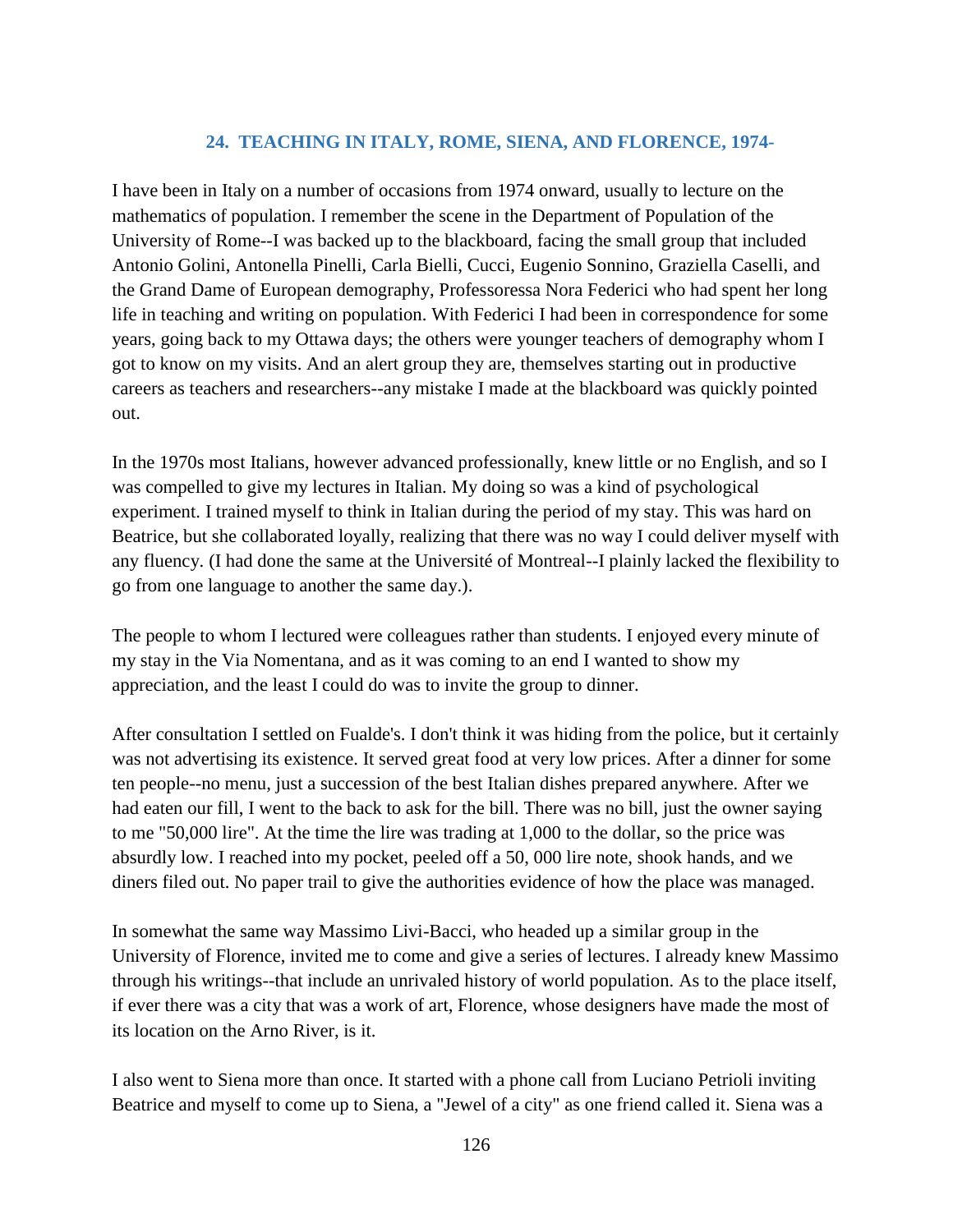commercial rival of nearby Florence in the Middle Ages, and in the Renaissance Florence pulled ahead. The river of commerce flowed through Florence rather than Siena ever since, leaving Siena unchanged over the centuries. From my point of view an enormous advantage; Siena still has its mediaeval walls, built before the age of gunpowder, and now a highly valued attraction.

Petrioli himself is very much a man of Siena and our relation has been close over the years. He introduced the Sienese style of painting (with lots of "brown sauce") to Beatrice and myself, had me give lectures in the University, introduced me to colleagues in mathematics and other Departments and finally arranged that I be given an Honorary Doctorate.

Social life was intense. A group around Luciano Petrioli, including his student Andrea Menchiari, gathered in the evenings to drink wine and discuss Italian politics, Italian writing, and Italian music. I remember a group gathering one evening and talking about Italy's perennial problem: national unity. A political party called itself the Lombard League wanted to split Italy somewhere between Rome and Naples, and then let the southern part fend for itself. .

Although Petrioli is most at home in Siena, he has gone abroad on government missions more than once. When he was in tropical Africa on one occasion he sent us a picture of the King of some small country, dressed in native royal costume--which means only half dressed. The picture includes the scholarly looking Petrioli, his wife Sylvana, very much a lady, wearing a hat and gloves even in the jungle. On one occasion I am told the King came to Siena to visit Petrioli, who took much pleasure in introducing him around the University.

When the time came to leave we bought tickets to Vienna, and were driven to the railway station by the Menchiaris. But it was a holiday, and the train was crowded. I mean crowded--people were hanging on to the steps--there was not a chance of reaching the seats that we had reserved. So the Menchiaris said they would drive us to Vienna, a distance of nearly three hundred miles. They made a phone call or two to arrange their affairs and then set out at about 8:00 o'clock in the evening. They had a heavy car, and we drove comfortably through much of the night. When we got to our rented home in Baden, at something like 2:00 a.m. We all went to sleep, we in our beds, they in our living room. The Menchiari's had been trying to have a baby for some time without success, and they tell us that on that very night conception took place.

I made a number of visits to Rome, meeting the people in the Institute of Demography in the via Nomentana, later a Department of the University of Rome.

I went to Siena more than once. It started with a phone call from Luciano Petrioli inviting Beatrice and myself to come up to Siena, a "Jewel of a city" as one friend called it. Siena was a commercial rival of nearby Florence in the Middle Ages, and in the Renaissance Florence pulled ahead. The river of commerce flowed through Florence rather than Siena ever since, leaving